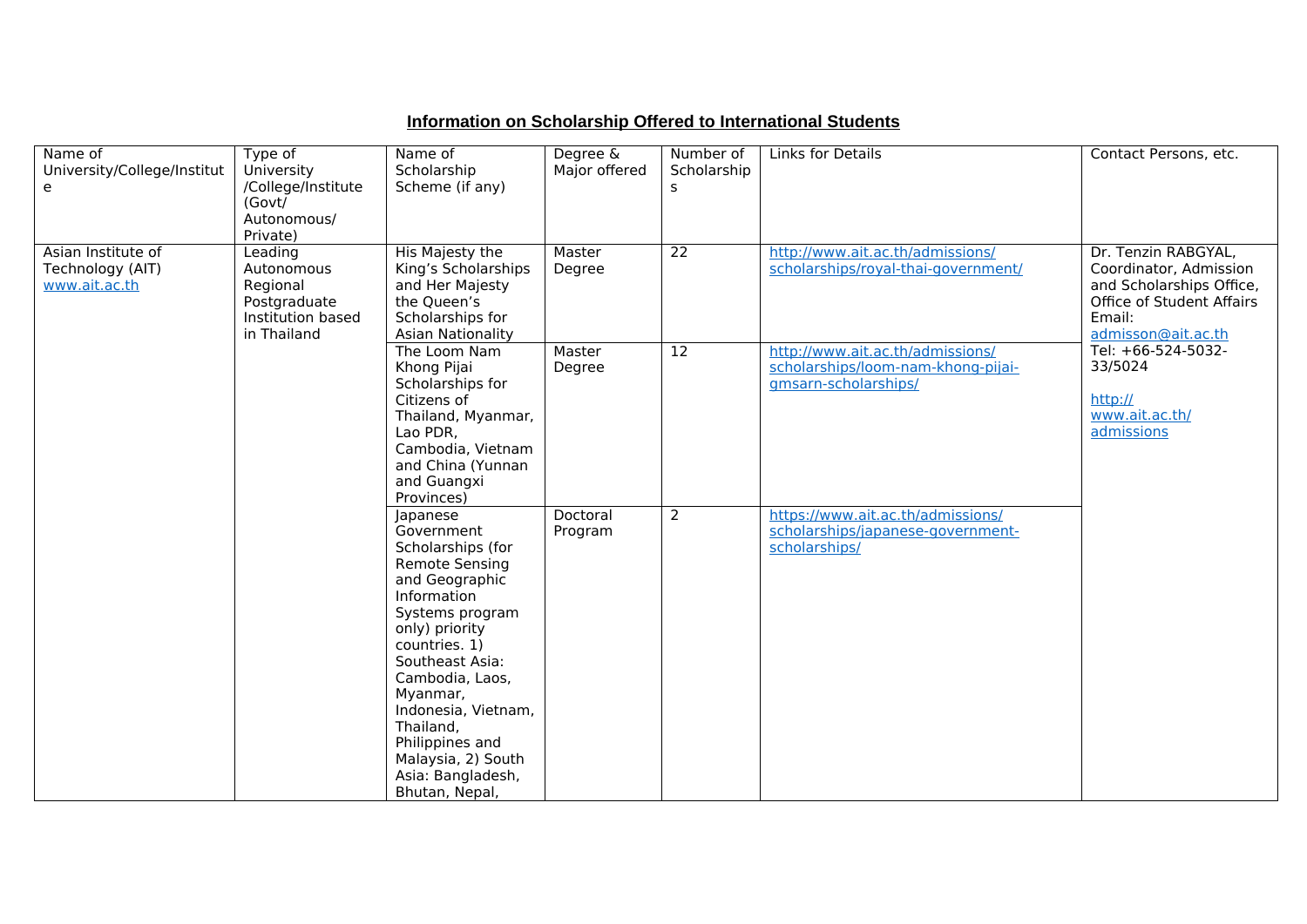|                          |            | India, Pakistan and<br>Sri Lanka                                                                                                                                                                                  |                     |                 |                                                                                                           |                |
|--------------------------|------------|-------------------------------------------------------------------------------------------------------------------------------------------------------------------------------------------------------------------|---------------------|-----------------|-----------------------------------------------------------------------------------------------------------|----------------|
|                          |            | Asian Development<br>Bank Japan<br>Scholarship<br>Program (ADB-JSP)<br>for ADB member<br>countries                                                                                                                | Master<br>Degree    | $\overline{21}$ | https://www.ait.ac.th/admissions/<br>scholarships/asian-development-bank-<br>japan-scholarship-program/   |                |
|                          |            | <b>Bangchak Doctoral</b><br>Scholarships for<br>any nationality                                                                                                                                                   | Doctoral<br>Program | $\mathbf{1}$    | https://www.ait.ac.th/admissions/<br>scholarships/bangchak-doctoral-<br>scholarships/                     |                |
|                          |            | <b>KURITA</b><br>Scholarships for<br>Asian Nationality in<br>the three programs:<br>Water Engineering<br>and Management,<br>Environmental<br>Engineering and<br>Management, and<br>Natural Resource<br>Management | Master<br>Program   | $\overline{3}$  | https://www.ait.ac.th/admissions/<br>scholarships/kurita-scholarships/                                    |                |
|                          |            | <b>BRIDGEX</b><br>Scholarship for any<br>nationality but<br>preferred Malaysian<br>national                                                                                                                       | Master<br>Program   | $\mathbf{1}$    | https://www.ait.ac.th/admissions/<br>scholarships/bridgex-scholarship-<br>structural-engineering-program/ |                |
|                          |            | President Robert B.<br><b>Banks Scholarship</b><br>for any nationalities                                                                                                                                          | Master<br>Program   | $\mathbf{1}$    | https://www.ait.ac.th/admissions/<br>scholarships/president-robert-b-banks-<br>scholarship/               |                |
|                          |            | Thai Pipe<br>Scholarships for<br>Citizen of Republic<br>of Maldives, Timor-<br>Leste, ASEAN and<br>Chinese (preferred<br>from Yunnan<br>Province)                                                                 | Master<br>Program   | 4               | https://www.ait.ac.th/admissions/<br>scholarships/thai-pipe-scholarship/                                  |                |
| Mae Fah Luang University | Autonomous | <b>MFU Partial</b>                                                                                                                                                                                                | • Bachelor's        | 3               | http://web2.mfu.ac.th/division/inter/?                                                                    | Mrs. Jindaporn |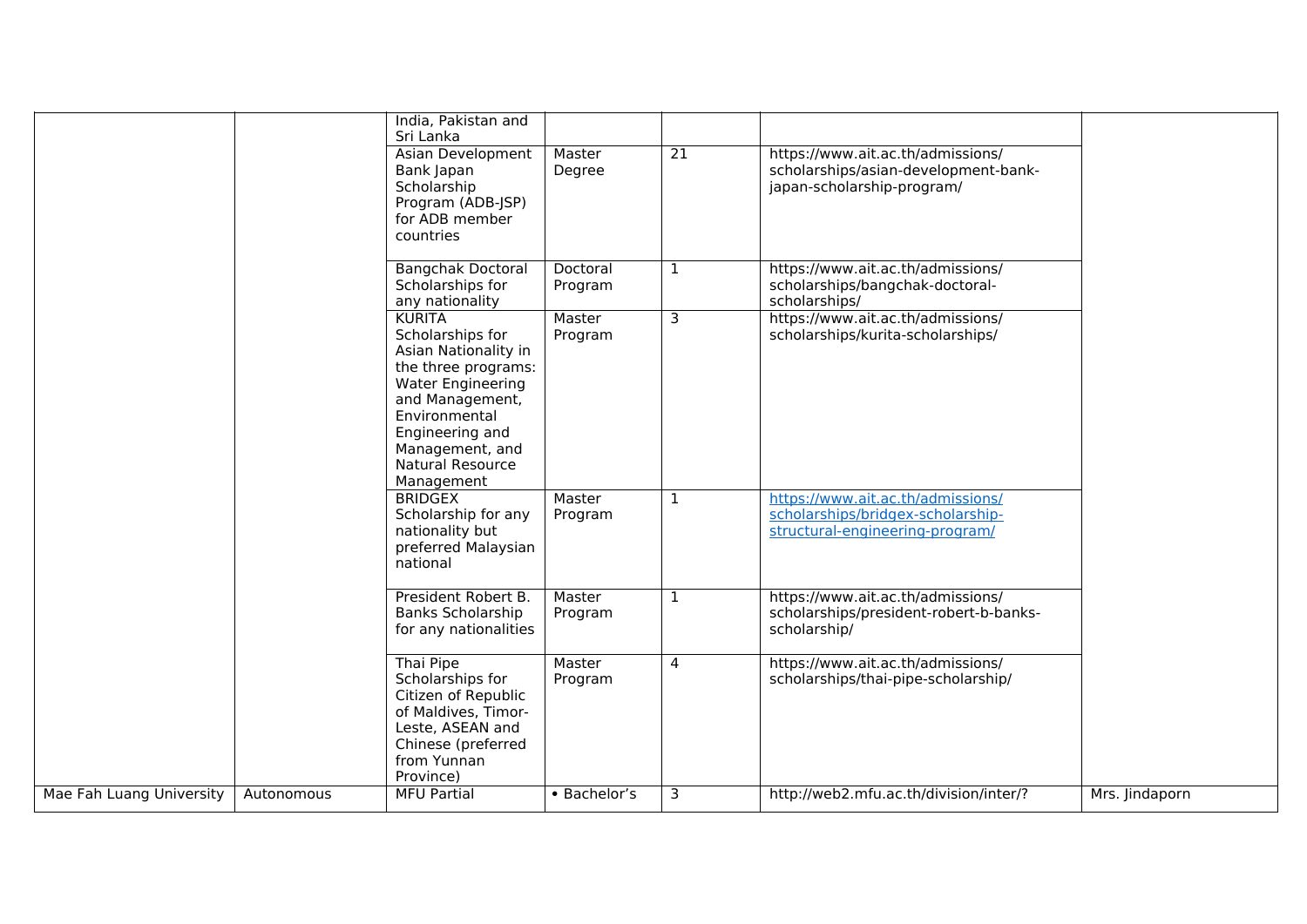|                                                                | University               | Scholarship for<br>International<br>Students 2018<br>(offered to<br>international<br>students from<br>Indonesia,<br>Philippines,<br>Malaysia, Vietnam,<br>Myanmar,<br>Cambodia, Laos,<br>Brunei and Bhutan) | Degree<br>• Master's<br>Degree<br>• Doctoral<br>Degree<br>(Schools:<br>Agro-Industry,<br>Cosmetic<br>Science,<br>Health<br>Science, IT,<br>Liberal Arts,<br>Management,<br>Nursing,<br>Science,<br>Sinology,<br>Social<br>Innovation,<br>Laws) |                                                                                                                                                                   | page_id=53                                                                                                   | Promthada<br>Email:<br>jindaporn.tam@mfu.ac.th                                  |
|----------------------------------------------------------------|--------------------------|-------------------------------------------------------------------------------------------------------------------------------------------------------------------------------------------------------------|------------------------------------------------------------------------------------------------------------------------------------------------------------------------------------------------------------------------------------------------|-------------------------------------------------------------------------------------------------------------------------------------------------------------------|--------------------------------------------------------------------------------------------------------------|---------------------------------------------------------------------------------|
| King Mongkut's University<br>of Technology Thonburi<br>(KMUTT) | Autonomous<br>University | PETCHRA PRA JOM<br><b>KLAO</b><br>SCHOLARSHIP<br><b>MULTI-</b><br><b>INTELLECTUALS</b><br>SCHOLARSHIP                                                                                                       | • Bachelor's<br>Degree<br>• Master's<br>Degree<br>• Doctoral<br>Degree<br>• Bachelor's<br>Degree<br>• Master's                                                                                                                                 | $\bullet$ 44 for<br>Bachelor'<br>s Degree<br>• 68 for<br>Master's<br>Degree<br>$\bullet$ 60 for<br>Doctoral<br>Degree<br>$\bullet$ 4 for<br>Bachelor'<br>s Degree | http://iadmission.kmutt.ac.th/afford/<br>scholarship<br>http://iadmission.kmutt.ac.th/afford/<br>scholarship | Mr. Kittipong<br>Phaeruangrat<br>Email:<br>kittipong.pha@kmutt.ac.t<br><u>h</u> |
|                                                                |                          | <b>KMUTT</b><br>International<br>Scholarship<br>Program (KISP)                                                                                                                                              | Degree<br>• Bachelor's<br>Degree<br>• Master's<br>Degree                                                                                                                                                                                       | $\bullet$ 4 for<br>Master's<br>Degree<br>$\overline{\bullet}$ 10 for<br>Bachelor'<br>s Degree<br>$\bullet$ 10 for<br>Master's<br>Degree                           | http://iadmission.kmutt.ac.th/afford/<br>scholarship                                                         |                                                                                 |
|                                                                |                          | <b>Greater Mekong</b>                                                                                                                                                                                       | • Master's                                                                                                                                                                                                                                     | $\bullet$ 2 for                                                                                                                                                   | http://iadmission.kmutt.ac.th/afford/                                                                        |                                                                                 |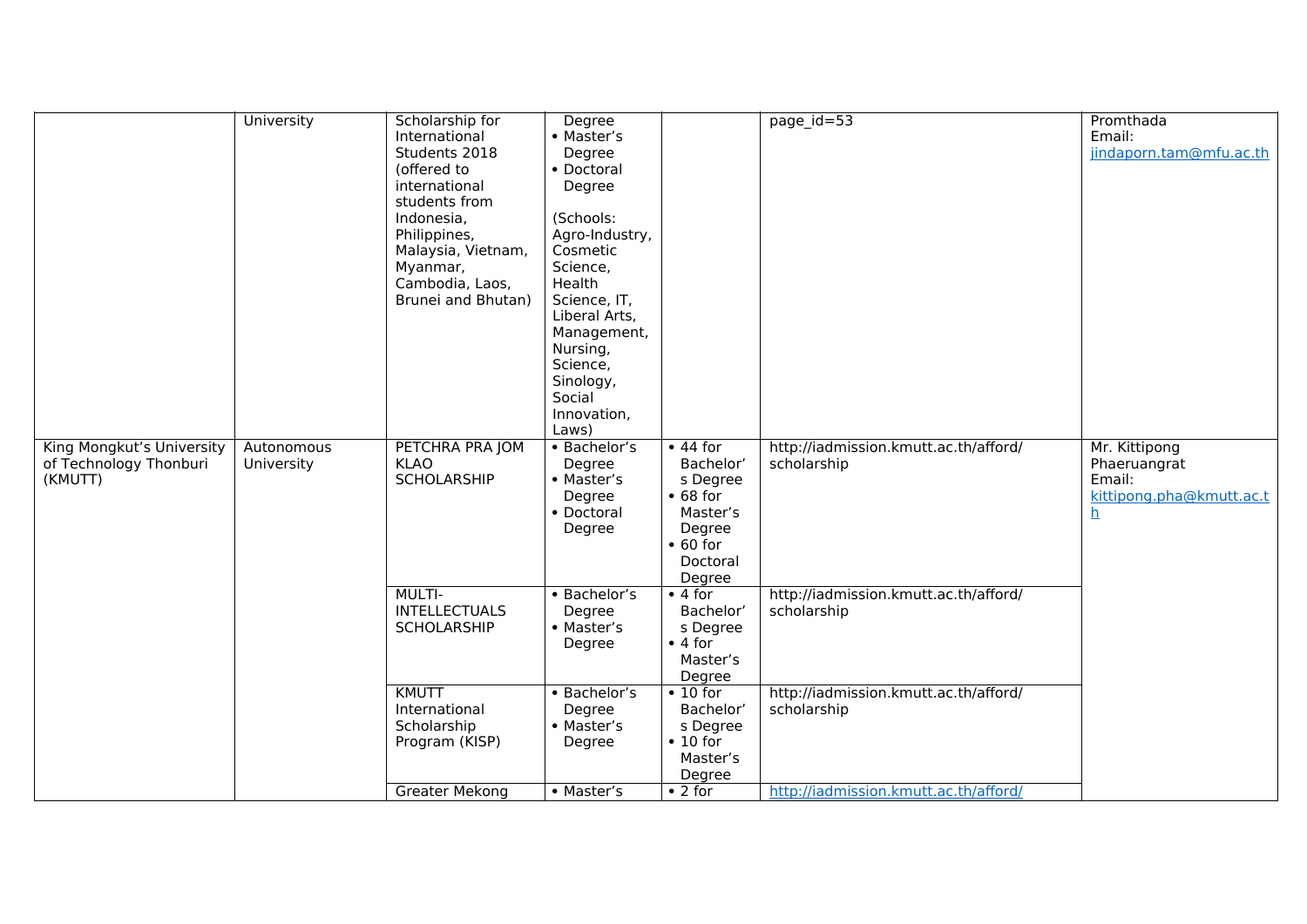|                                                                                           |                                                                                                                                                                                                                                                                                                                                                                                     | Sub-Region<br>Scholarship (GMS)                               | Degree<br>• Doctoral<br>Degree                                                                                                                                                                                                                                | Master's<br>Degree<br>$\bullet$ 2 for<br>Doctoral<br>Degree          | scholarship                                                                                                                                                                                      |                                                                                                                                                                                                                                                                                                                     |
|-------------------------------------------------------------------------------------------|-------------------------------------------------------------------------------------------------------------------------------------------------------------------------------------------------------------------------------------------------------------------------------------------------------------------------------------------------------------------------------------|---------------------------------------------------------------|---------------------------------------------------------------------------------------------------------------------------------------------------------------------------------------------------------------------------------------------------------------|----------------------------------------------------------------------|--------------------------------------------------------------------------------------------------------------------------------------------------------------------------------------------------|---------------------------------------------------------------------------------------------------------------------------------------------------------------------------------------------------------------------------------------------------------------------------------------------------------------------|
| Prince of Songkla<br>University International<br>College, Prince of Songkla<br>University | <b>Public University</b>                                                                                                                                                                                                                                                                                                                                                            | <b>Exchange Program</b><br>one semester (5<br>months)         | <b>Bachelor</b> in<br>Digital Media<br>Program                                                                                                                                                                                                                | maximum<br>$\overline{2}$                                            | http://www.uic.psu.ac.th/index.php/<br>programs/digital-media/overview                                                                                                                           | Miss Budsarin Saechua<br>Email:<br>budsarin.s@psu.ac.th                                                                                                                                                                                                                                                             |
| Thai-Nichi Institute of<br>Technology                                                     | Private (Non Profit<br>Organization)<br>Students will be<br>furnished with 3<br>languages as well<br>as their profession.<br>English is the<br>medium of study,<br>Japanese is a<br>compulsory<br>language and Thai<br>is elective<br>language.<br>Japanese<br>Monozukuri style<br>of study<br>(Dedication,<br>Creativity and<br>Development) is<br>our methodology<br>of learning. | International<br>Program                                      | • Bachelor of<br>Engineering<br>(Digital<br>Engineering:<br>DGE<br>• Bachelor of<br>Science<br>(Data<br>Science and<br>Analytics:<br>DSA)<br>• Bachelor of<br><b>Business</b><br>Administrati<br>on<br>(Internation<br>al Business<br>Managemen<br>$t$ : IBM) | Total 20<br>scholarship<br>s for 3<br>programs<br>(DGE, DSA,<br>IBM) | http://inter.tni.ac.th/<br>http://inter.tni.ac.th/page/Admission<br>http://admission.tni.ac.th/main/<br>application form EN.php?year=<br>2562&type=99<br>http://inter.tni.ac.th/page/Scholarship | Ms.Natchayaporn<br>Nakrueang<br>Student Counsellor and<br><b>Student Admission</b><br>Officer<br>Thai-Nichi Institute of<br>Technology<br>1771/1 PattanakarnRd.,<br>Suanluang, BKK 10250<br>Thailand<br>Email:<br>natchayaporn@tni.ac.th<br>Tel: +66 2 763-2601-5<br>Fax: +66 2 763 2606<br>Mobile: +66 8 7111-9202 |
| Sirindhorn International<br>Institute of Technology,<br><b>Thammasat University</b>       | Semi-autonomous<br>institute of<br>technology under<br>Thammasat<br>University which is<br>a public university                                                                                                                                                                                                                                                                      | Scholarship for<br><b>Excellent Foreign</b><br>Students (EFS) | Master's and<br>Doctoral<br>Program in<br>Engineering,<br>Technology<br>and<br>Management                                                                                                                                                                     | 40                                                                   | http://graduateadmissions.siit.tu.ac.th/                                                                                                                                                         | Ms.Peechalika Sertsirikul<br>International Affairs and<br><b>Corporate Relations</b><br><b>Division</b><br>Sirindhorn International<br>Institute of Technology,<br><b>Thammasat University</b><br>99 Moo 18, Klong Nueng,<br>Klong Luang, Pathum<br>Thani THAILAND 12120                                            |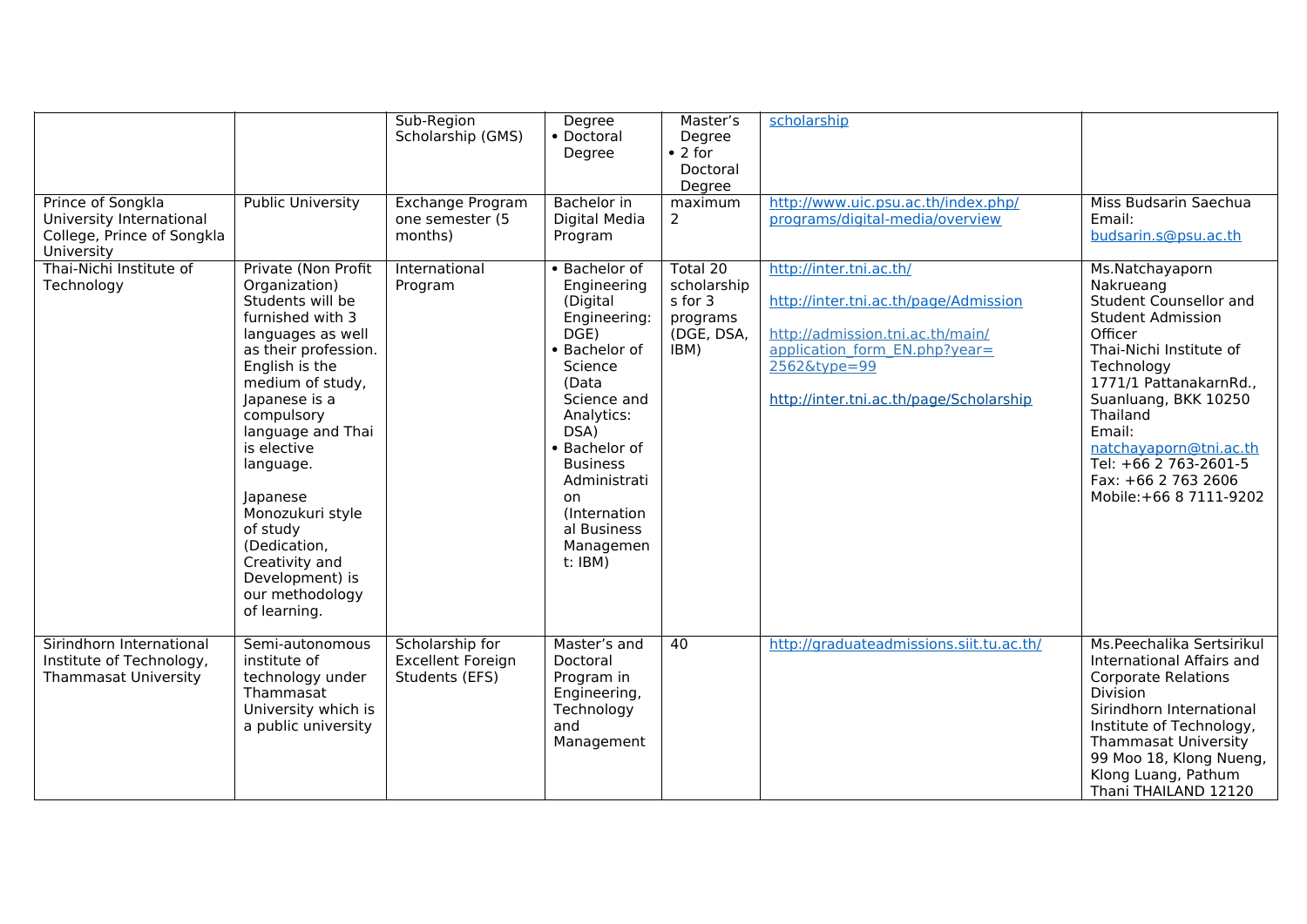|                                                                           |                           |                                                                                          |                                                                                                                                                                                                                                                               |       |                                                                                         | Tel. +662 986-9009~11<br>Ext. 1520<br>Fax. $+662986-9012-3$<br>Email:<br>peechalika@siit.tu.ac.th                                                                                                        |
|---------------------------------------------------------------------------|---------------------------|------------------------------------------------------------------------------------------|---------------------------------------------------------------------------------------------------------------------------------------------------------------------------------------------------------------------------------------------------------------|-------|-----------------------------------------------------------------------------------------|----------------------------------------------------------------------------------------------------------------------------------------------------------------------------------------------------------|
| <b>Rangsit University</b><br>International College,<br>Rangsit University | <b>Private University</b> | 50% Academic<br>Scholarships to<br>selected UG<br>International<br>Programs              | Bachelor<br>Program in<br>International<br>Accountancy,<br>International<br>Business,<br>International<br>Hospitality<br>Industry,<br>Communicati<br>on Arts,<br>International<br>Political<br>Economy and<br>Development,<br>Civil<br>Engineering<br>and ICT | $N_A$ | https://www.rsuip.org/                                                                  | Mr. Rolly Canonoy<br>Assistant to the Director,<br><b>International Admissions</b><br>Center, Rangsit<br>University International<br>College<br>Tel. +662-9972200 ext.<br>4019<br>Email: rolly@rsu.ac.th |
| <b>Mahidol University</b><br>International College                        | Government<br>University  | <b>MUIC Scholarships</b>                                                                 | Undergraduat<br>e                                                                                                                                                                                                                                             | N/A   | http://www.muic.mahidol.ac.th/eng/?<br>page $id = 10884$                                | <b>Office of Student Affairs</b><br>Email:<br>icsa@mahidol.ac.th                                                                                                                                         |
| <b>Chulalongkorn University</b>                                           | Government<br>University  | The 100th<br>Anniversary<br>Chulalongkorn<br>University for<br>Doctoral<br>Scholarship   | Doctoral<br>Program                                                                                                                                                                                                                                           | N/A   | http://www.grad.chula.ac.th/th/<br>01 information/<br>c01 scholarship_education_eng.php | Graduate School,<br>Chulalongkorn<br>University, 254<br>Phayathai Road, Wang<br>Mai, Pathumwan,<br>Bangkok 10330<br>Tel: +662-2183501                                                                    |
|                                                                           |                           | H.M. the King<br>Bhumibhol<br>Adulyadej's 72nd<br>Birthday<br>Anniversary<br>Scholarship | Master<br>Program                                                                                                                                                                                                                                             |       |                                                                                         | Email: grad@chula.ac.th                                                                                                                                                                                  |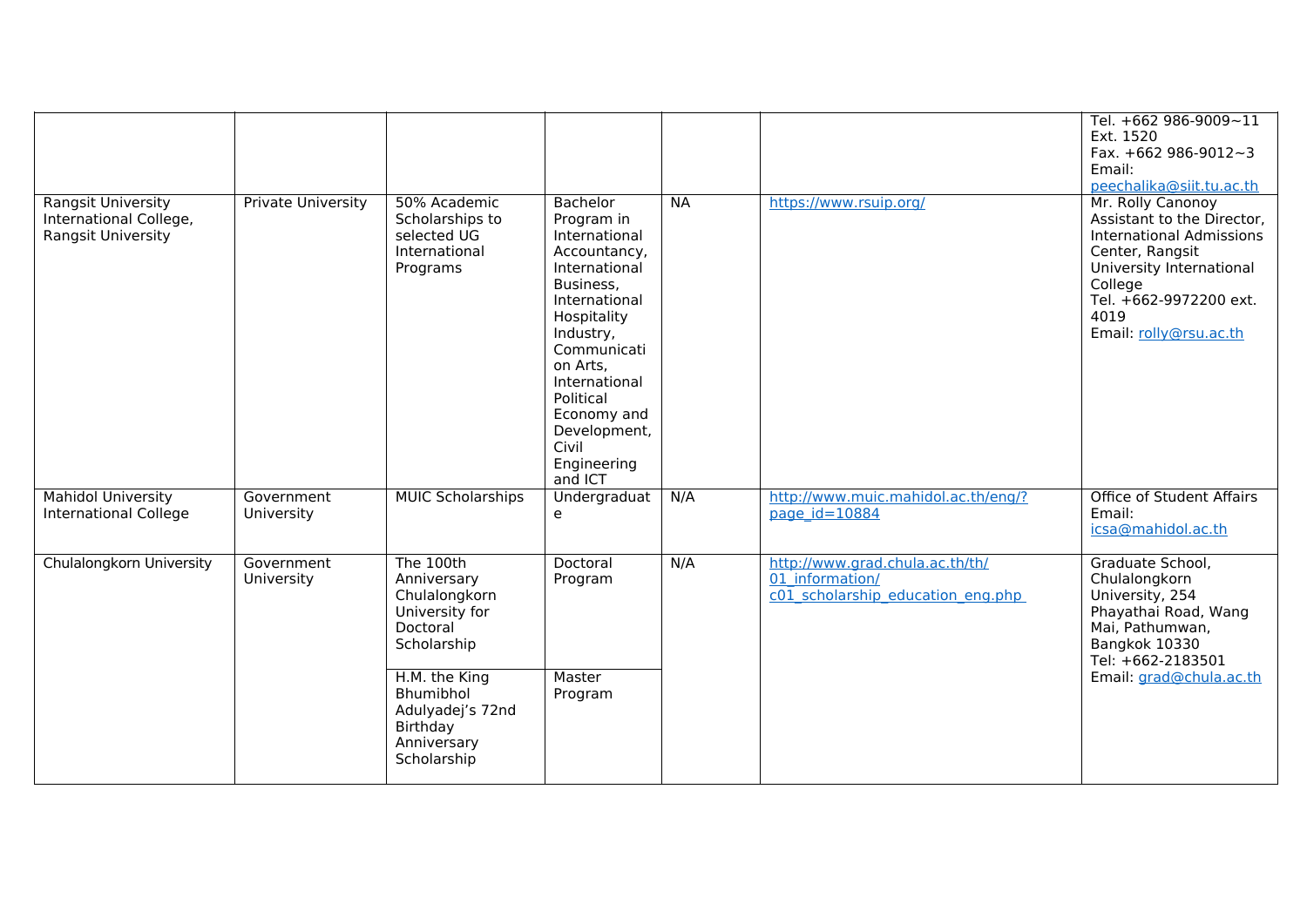| <b>Thainess Study</b><br>Schorlarship for<br><b>Graduate Students</b><br>60/40 Support for<br><b>Tuition Fee</b><br><b>Teaching Assistant</b><br>Scholarship<br>Research Assistant<br>Scholarship<br><b>Tuition fees</b><br>Scholarship for<br>Master to Doctoral<br>Scholarship for<br>International<br>Graduate Students | Master<br>Program<br>Doctoral &<br>Master<br>Programs<br>Doctoral &<br>Master<br>Programs<br>Doctoral &<br>Master<br>Programs<br>Doctoral &<br>Master<br>Programs<br>Doctoral &<br>Master<br>Programs |     |                                                                                                     |  |
|----------------------------------------------------------------------------------------------------------------------------------------------------------------------------------------------------------------------------------------------------------------------------------------------------------------------------|-------------------------------------------------------------------------------------------------------------------------------------------------------------------------------------------------------|-----|-----------------------------------------------------------------------------------------------------|--|
| THE 90TH<br>Anniversary of<br>Chulalongkorn<br>University<br>Scholarship                                                                                                                                                                                                                                                   | Research<br>Scholarship                                                                                                                                                                               | N/A | http://www.grad.chula.ac.th/th/<br>01 information/<br>$c0\overline{1}$ scholarship research eng.php |  |
| <b>CU.Graduate School</b><br>Thesis Grant                                                                                                                                                                                                                                                                                  | Research<br>Scholarship                                                                                                                                                                               |     |                                                                                                     |  |
| <b>Overseas Research</b><br>Experience<br>Scholarship for<br><b>Graduate Student</b>                                                                                                                                                                                                                                       | Research<br>Scholarship                                                                                                                                                                               |     |                                                                                                     |  |
| Overseas Academic<br>Presentation<br>Scholarship for<br><b>Graduate Students</b><br>Overseas Academic                                                                                                                                                                                                                      | Research<br>Scholarship<br>Research                                                                                                                                                                   |     |                                                                                                     |  |
| Presentation<br>Scholarship Option                                                                                                                                                                                                                                                                                         | Scholarship                                                                                                                                                                                           |     |                                                                                                     |  |